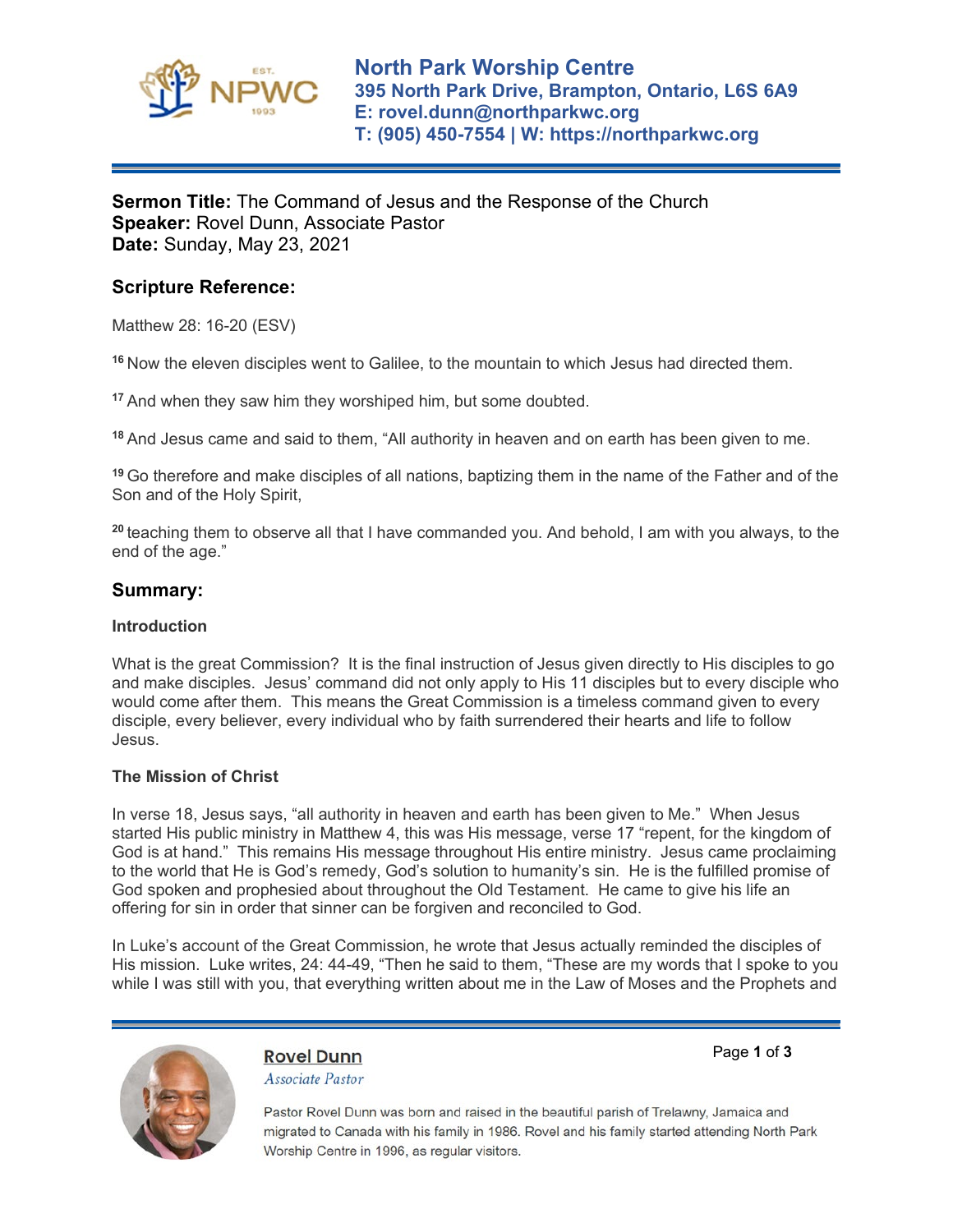

**North Park Worship Centre 395 North Park Drive, Brampton, Ontario, L6S 6A9 E: rovel.dunn@northparkwc.org T: (905) 450-7554 | W: https://northparkwc.org**

the Psalms must be fulfilled." Then he opened their minds to understand the Scriptures, and said to them, "Thus it is written, that the Christ should suffer and on the third day rise from the dead." Jesus came, and by his death and resurrection demonstrated the truth and power of His message and His mission. He is the Christ, the Son of the living God, savior, and redeemer. Paul Writes that by his death and resurrection God exalted Jesus and bestow on Him the name that is above every name, so that at the name of Jesus every knee will bow, those in heaven and on the earth and under the earth, and that every tongue will confess that this resurrected Christ is Lord to the glory of God the Father (Philippians 2: 9-11). Luke then continues in verse 47, "and that repentance and forgiveness of sins should be proclaimed or broadcast in His name to all nations, beginning from Jerusalem." Jesus came on a mission, a mission of redemption. Both as its source and its message. Scriptures makes it clear, repentance is in no other name, but the name of Jesus. This was His mission to the world, and He was now entrusting it to His disciples, both those who were present that day on the hill in Galilee and all those who would come after.

## **The Commission of the Church**

In Matthew 28 verse, 19, Jesus now gives His charge to His disciples, "go therefore," on the basis of My authority, "go, and make disciples." The word "disciple" can be understood as pupil, apprentice, or learner or simply a follower. When a person becomes a disciple of Jesus, it indicates that he or she has become His follower. Seeking to learn, obey, and proclaim His teaching as well as become like him. It is interesting that Jesus did not say, "go and evangelize, or go and make converts." Instead, he said, "go, and make disciples."

Jesus idea of making disciples is not a single or even a series of events but more a process. It starts with going and evangelizing which leads to baptize, which not only speaks of their physical baptism, but more the idea of discovering and developing intimacy with the Persons of the Godhead. Discipleship is built on relationship. You cannot grow as a disciple of Jesus if your first priority is not an intimate relationship with Him. Continuing verse 20, "Teach them to observe all that I have commanded you." In order to be a disciple, one must totally submit and obey the teaching of his teacher.

#### **Jesus and Discipleship**

When Jesus started his ministry, He went to twelve men and says, "Follow me." It says they dropped everything and followed him. The call of Jesus to follow Him is evangelism. They obeyed the call and followed Him. Now Jesus had 12 men following Him. Men who needed to be taught, trained, and developed. They needed to go through a process that transforms converts into mature and equipped disciples.

Therefore for 3 years Jesus enrolled these men in His school of disciple making, His school of discipleship. For 3 years, they walked with him building intimate relationship, and He taught them the message of the kingdom.



**Rovel Dunn** Associate Pastor Page **2** of **3**

Pastor Rovel Dunn was born and raised in the beautiful parish of Trelawny, Jamaica and migrated to Canada with his family in 1986. Rovel and his family started attending North Park Worship Centre in 1996, as regular visitors.